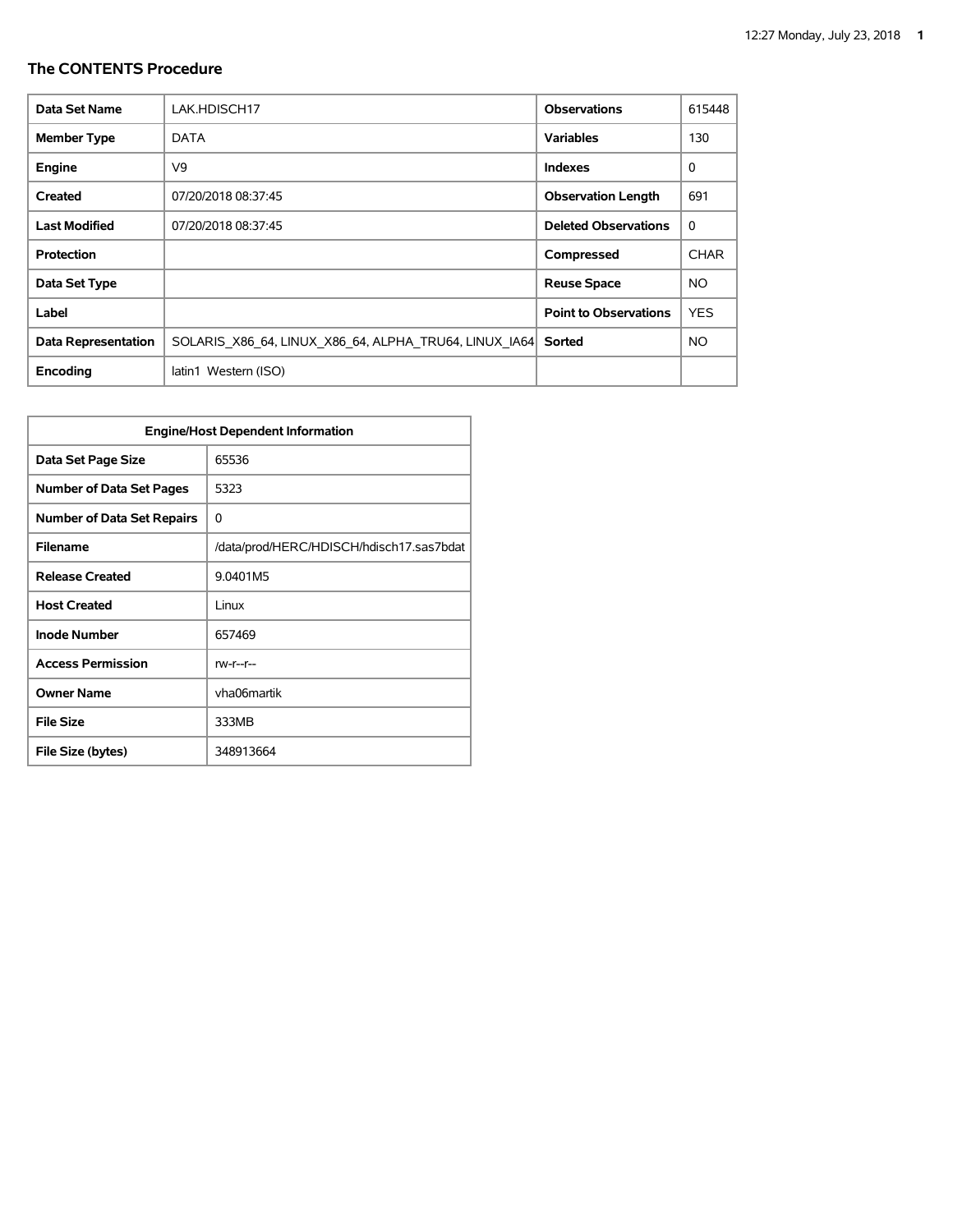|     | Alphabetic List of Variables and Attributes |             |     |            |          |                              |  |  |
|-----|---------------------------------------------|-------------|-----|------------|----------|------------------------------|--|--|
| #   | Variable                                    | <b>Type</b> | Len | Format     | Informat | Label                        |  |  |
| 1   | PatientICN                                  | Char        | 1   | \$50.      | \$50.    | PatientICN                   |  |  |
| 76  | a pcp                                       | Char        | 1   | \$11.      | \$11.    | N/A                          |  |  |
| 77  | a pcptyp                                    | Char        | 1   | \$7.       | \$7.     | N/A                          |  |  |
| 19  | addrg                                       | Num         | 3   | 6.         | 6.       | <b>ADMIT DRG</b>             |  |  |
| 58  | addrgms                                     | <b>Num</b>  | 3   | 6.         | 6.       | <b>ADMIT DRGMS</b>           |  |  |
| 18  | admicd9                                     | Char        | 6   | \$7.       | \$7.     | <b>ADMITTING DIAGNOSIS</b>   |  |  |
| 97  | admicd10                                    | Char        | 8   | \$8.       | \$8.     | ADMIT ICD10 DIAGNOSIS        |  |  |
| 9   | admitday                                    | Num         | 4   | DATE9.     | DATE9.   | <b>ADMIT DATE</b>            |  |  |
| 72  | ag8r                                        | Num         | 3   | 11.        | 11.      | PLACEHOLDER AGE GROUP        |  |  |
| 14  | age                                         | Num         | 3   | 6.         | 6.       | AGE                          |  |  |
| 24  | aggabsdays                                  | Num         | 3   | 11.        | 11.      | AGG ABSENCE DAYS             |  |  |
| 102 | cost <sub>0</sub>                           | Num         | 8   | DOLLAR17.2 |          | Cost Cat 0 (Acute Med)       |  |  |
| 103 | cost1                                       | Num         | 8   | DOLLAR17.2 |          | Cost Cat 1 (Rehab)           |  |  |
| 104 | cost2                                       | Num         | 8   | DOLLAR17.2 |          | Cost Cat 2 (Blind Rehab)     |  |  |
| 105 | cost3                                       | Num         | 8   | DOLLAR17.2 |          | Cost Cat 3 (SCI)             |  |  |
| 106 | cost4                                       | Num         | 8   | DOLLAR17.2 |          | Cost Cat 4 (Surgery)         |  |  |
| 107 | cost <sub>5</sub>                           | <b>Num</b>  | 8   | DOLLAR17.2 |          | Cost Cat 5 (Psych)           |  |  |
| 108 | cost <sub>6</sub>                           | Num         | 8   | DOLLAR17.2 |          | Cost Cat 6 (Sub Abuse)       |  |  |
| 109 | cost7                                       | <b>Num</b>  | 8   | DOLLAR17.2 |          | Cost Cat 7 (Inter Med)       |  |  |
| 110 | cost8                                       | Num         | 8   | DOLLAR17.2 |          | Cost Cat 8 (Dom)             |  |  |
| 111 | cost9                                       | Num         | 8   | DOLLAR17.2 |          | Cost Cat 9 (Nursing)         |  |  |
| 112 | cost10                                      | Num         | 8   | DOLLAR17.2 |          | Cost Cat 10 (PRRTP)          |  |  |
| 113 | cost11                                      | Num         | 8   | DOLLAR17.2 |          | Cost Cat 11 (ICU)            |  |  |
| 114 | cost999                                     | Num         | 8   | DOLLAR17.2 |          | Cost Cat 999 (Unidentified)  |  |  |
| 115 | cst meth                                    | Num         | 3   |            |          | Cost Method                  |  |  |
| 94  | cvet                                        | Char        | 1   | \$1.       | \$1.     | <b>COMBAT VETERAN</b>        |  |  |
| 95  | cvetloc                                     | Char        | 14  | \$14.      | \$14.    | COMBAT VETERAN LOC           |  |  |
| 78  | dao unt                                     | Num         | 3   | 11.        | 11.      | N/A                          |  |  |
| 74  | days                                        | Num         | 4   | 11.        | 11.      | PLACEHOLDER DAYS             |  |  |
| 79  | dhomeox                                     | Num         | 3   | 22.6       | 22.6     | N/A                          |  |  |
| 21  | discdisp                                    | Char        | 2   | \$2.       | \$2.     | <b>DISCHARGE DISPOSITION</b> |  |  |
| 73  | disch                                       | Num         | 3   | 11.        | 11.      | PLACEHOLDER DISCHARGES       |  |  |
| 84  | dischmd                                     | Char        | 11  | \$11.      | \$11.    | <b>DISCHARGE MD</b>          |  |  |
| 22  | discplace                                   | Char        | 2   | \$2.       | \$2.     | <b>DISPOSITION PLACE</b>     |  |  |
| 10  | disday                                      | Num         | 4   | DATE9.     | DATE9.   | <b>DISCHARGE DATE</b>        |  |  |
| 85  | dismdnpi                                    | Char        | 10  | \$15.      | \$15.    | DISCH MD NPI                 |  |  |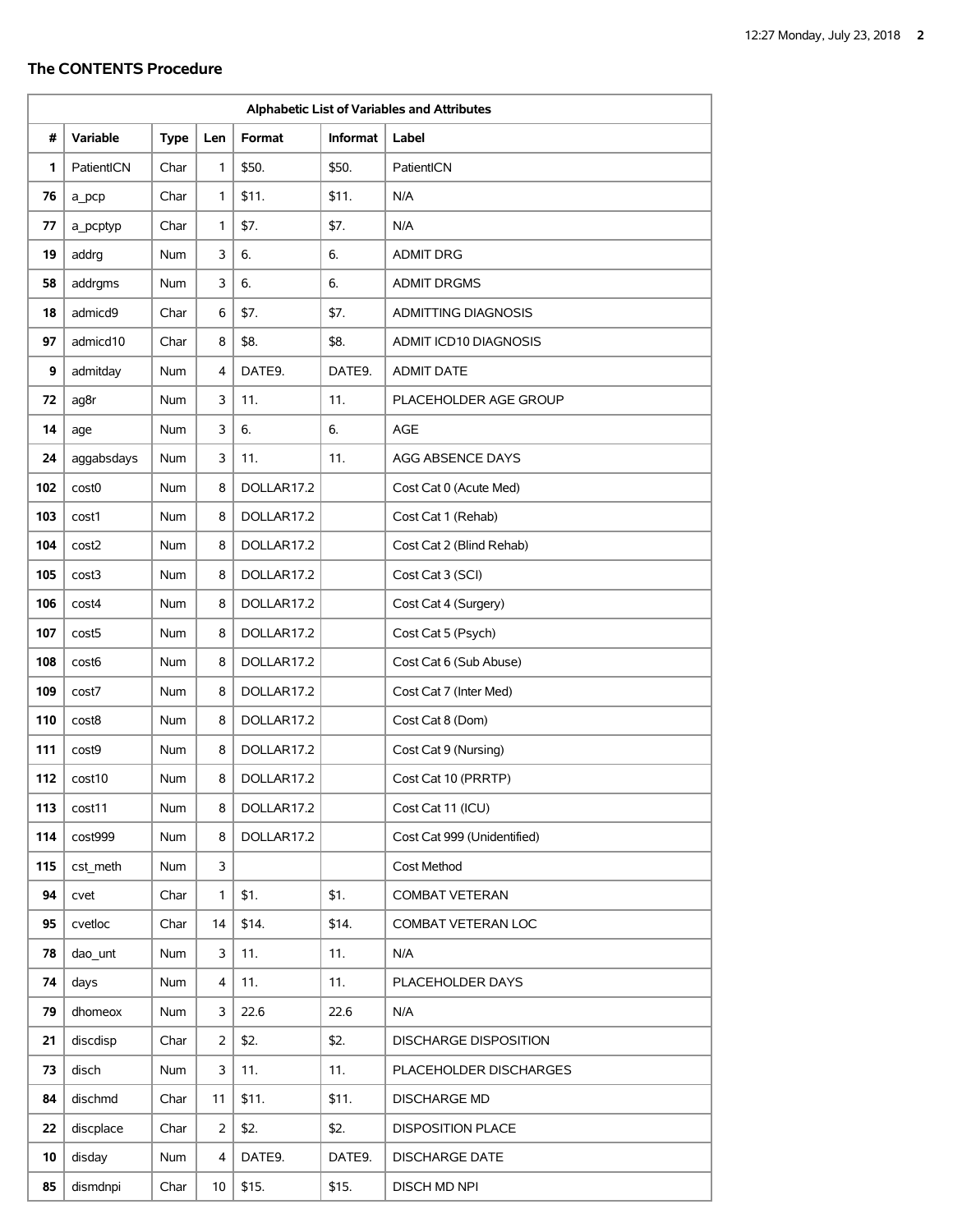|     | Alphabetic List of Variables and Attributes |             |     |         |          |                                                             |  |
|-----|---------------------------------------------|-------------|-----|---------|----------|-------------------------------------------------------------|--|
| #   | Variable                                    | <b>Type</b> | Len | Format  | Informat | Label                                                       |  |
| 86  | dismdpt                                     | Char        | 7   | \$7.    | \$7.     | DISCH MD PT                                                 |  |
| 71  | dob                                         | Num         | 4   | DATE9.  | DATE9.   | PLACEHOLDER DATE OF BIRTH                                   |  |
| 87  | dod_flag                                    | Char        | 1   | \$1.    | \$1.     | <b>DOD FLAG</b>                                             |  |
| 80  | dpha_unt                                    | Num         | 3   | 11.     | 11.      | N/A                                                         |  |
| 81  | dprolbr                                     | Num         | 3   | 22.6    | 22.6     | N/A                                                         |  |
| 82  | dprosupl                                    | Num         | 3   | 22.6    | 22.6     | N/A                                                         |  |
| 11  | drgms                                       | <b>Num</b>  | 3   | 6.      | 6.       | <b>DISCHARGE DRGMS</b>                                      |  |
| 16  | dtxsp                                       | Char        | 2   | \$2.    | \$2.     | PTF DISCH TRTNG SPCLTY                                      |  |
| 70  | dxlsf                                       | Char        | 1   | \$6.    | \$6.     | PLACEHOLDER PRIMARY DX LOS                                  |  |
| 69  | dxprime                                     | Char        | 1   | \$6.    | \$6.     | PLACEHOLDER PRINCIPAL DIAG                                  |  |
| 93  | eddisp                                      | Char        | 1   | \$1.    | \$1.     | ED DISP CODE                                                |  |
| 91  | eligibility                                 | Char        | 3   | \$3.    | \$3.     | <b>ELIGIBILITY CODE</b>                                     |  |
| 8   | encno                                       | Char        | 8   | \$11.   | \$11.    | <b>ENCOUNTER NUMBER</b>                                     |  |
| 20  | enrpriority                                 | Char        | 2   | \$2.    | \$2.     | <b>ENROLL PRIORITY</b>                                      |  |
| 83  | extdte                                      | Num         | 3   | DATE9.  | DATE9.   | N/A                                                         |  |
| 130 | flag_extra                                  | Num         | 3   |         |          | Flag for the records in DISCH but not in TRT                |  |
| 101 | flag_los                                    | Num         | 3   |         |          | Flag for records where days variable is substituted for los |  |
| 7   | fp                                          | Num         | 3   | 6.      | 6.       | <b>FISCAL PERIOD</b>                                        |  |
| 6   | fy                                          | Num         | 3   | 6.      | 6.       | <b>FISCAL YEAR</b>                                          |  |
| 75  | fydays                                      | Num         | 3   | 11.     | 11.      | PLACEHOLDER DAYS IN FY                                      |  |
| 99  | icd10dxlsf                                  | Char        | 7   | \$8.    | \$8.     | PLACEHOLDER PRIM ICD10 DX LOS                               |  |
| 98  | icd10dxprime                                | Char        | 7   | \$8.    | \$8.     | PLACEHOLDER PRINCIPAL ICD10 DX                              |  |
| 33  | labfd                                       | Num         | 8   | 22.6    | 22.6     | LAB FIX DIR COST                                            |  |
| 34  | labfi                                       | Num         | 8   | 22.6    | 22.6     | LAB FIX IND COST                                            |  |
| 36  | labtests                                    | Num         | 4   | 11.     | 11.      | LAB TESTS                                                   |  |
| 61  | labtot                                      | Num         | 8   | 22.6    | 22.6     | PLACEHOLDER TOTAL LAB COST                                  |  |
| 35  | labvd                                       | Num         | 8   | 22.6    | 22.6     | LAB VAR COST                                                |  |
| 23  | los                                         | Num         | 4   | 11.     | 11.      | LENGTH OF STAY                                              |  |
| 116 | los <sub>0</sub>                            | Num         | 3   | COMMA6. |          | Los Cat 0 (Acute Med)                                       |  |
| 117 | los <sub>1</sub>                            | Num         | 3   | COMMA6. |          | Los Cat 1 (Rehab)                                           |  |
| 118 | los <sub>2</sub>                            | Num         | 3   | COMMA6. |          | Los Cat 2 (Blind Rehab)                                     |  |
| 119 | los <sub>3</sub>                            | Num         | 3   | COMMA6. |          | Los Cat 3 (SCI)                                             |  |
| 120 | los <sub>4</sub>                            | Num         | 3   | COMMA6. |          | Los Cat 4 (Surgery)                                         |  |
| 121 | los5                                        | Num         | 3   | COMMA6. |          | Los Cat 5 (Psych)                                           |  |
| 122 | los6                                        | Num         | 3   | COMMA6. |          | Los Cat 6 (Sub Abuse)                                       |  |
| 123 | los7                                        | Num         | 3   | COMMA6. |          | Los Cat 7 (Inter Med)                                       |  |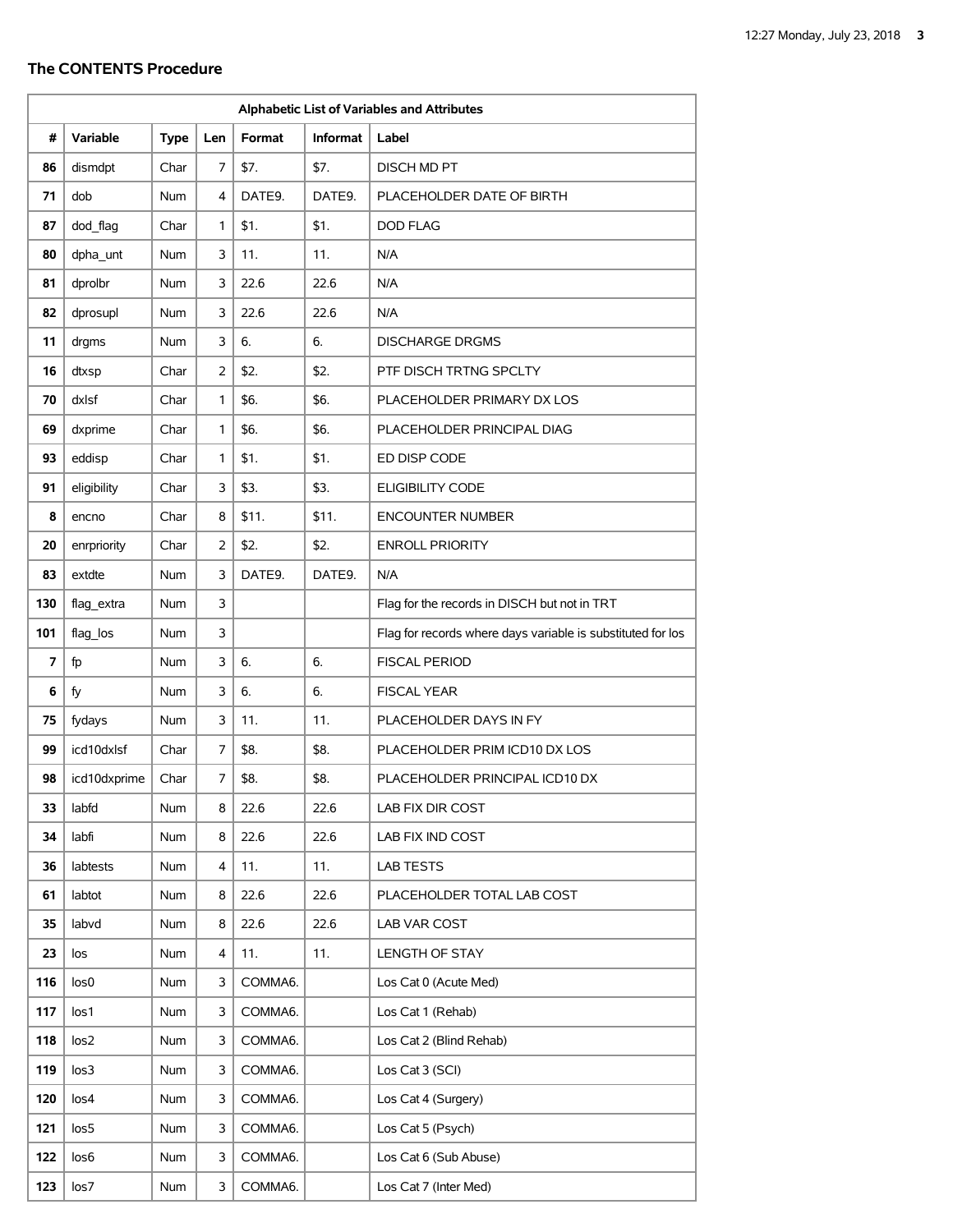| Alphabetic List of Variables and Attributes |           |             |     |         |                 |                                   |  |
|---------------------------------------------|-----------|-------------|-----|---------|-----------------|-----------------------------------|--|
| #                                           | Variable  | <b>Type</b> | Len | Format  | <b>Informat</b> | Label                             |  |
| 124                                         | los8      | <b>Num</b>  | 4   | COMMA6. |                 | Los Cat 8 (Dom)                   |  |
| 125                                         | los9      | Num         | 4   | COMMA6. |                 | Los Cat 9 (Nursing)               |  |
| 126                                         | los10     | <b>Num</b>  | 3   | COMMA6. |                 | Los Cat 10 (PRRTP)                |  |
| 127                                         | los11     | Num         | 3   | COMMA6. |                 | Los Cat 11 (ICU)                  |  |
| 128                                         | los999    | <b>Num</b>  | 3   | COMMA6. |                 | Los Cat 999 (Unidentified)        |  |
| 100                                         | los_check | Num         | 4   |         |                 | LOS (max of DISDAY-ADMITDAY or 1) |  |
| 129                                         | los meth  | <b>Num</b>  | 3   |         |                 | LOS Method                        |  |
| 88                                          | mpi       | Char        | 10  | \$10.   | \$10.           | <b>MPI</b>                        |  |
| 28                                          | nsgbdoc   | Num         | 3   | 11.     | 11.             | <b>BED DAYS</b>                   |  |
| 25                                          | nsqfd     | Num         | 8   | 22.6    | 22.6            | BED DAY FIX DIR COST              |  |
| 26                                          | nsqfi     | <b>Num</b>  | 8   | 22.6    | 22.6            | BED DAY FIX IND COST              |  |
| 59                                          | nsqtot    | Num         | 8   | 22.6    | 22.6            | PLACEHOLDER TOTAL BED DAY COST    |  |
| 27                                          | nsqvd     | Num         | 8   | 22.6    | 22.6            | BED DAY VAR COST                  |  |
| 56                                          | oefoif    | Char        | 1   | \$1.    | \$1.            | PLACEHOLDER OEFOIF                |  |
| 57                                          | oefoifdte | <b>Num</b>  | 4   | DATE9.  | DATE9.          | PLACEHOLDER OEFOIF RETURN DATE    |  |
| 89                                          | opadmit   | Char        | 1   | \$1.    | \$1.            | OP ADMIT FLAG                     |  |
| 44                                          | othfd     | Num         | 8   | 22.6    | 22.6            | ALL OTHER FIX DIR COST            |  |
| 45                                          | othfi     | Num         | 8   | 22.6    | 22.6            | ALL OTHER FIX IND COST            |  |
| 64                                          | othtot    | Num         | 8   | 22.6    | 22.6            | PLACEHOLDER TOTAL OTHER COST      |  |
| 46                                          | othvd     | Num         | 8   | 22.6    | 22.6            | ALL OTHER VAR COST                |  |
| 52                                          | othvl4    | Num         | 8   | 22.6    | 22.6            | ALL OTHER VL4 COST                |  |
| 53                                          | othvI5    | Num         | 8   | 22.6    | 22.6            | ALL OTHER VL5 COST                |  |
| 90                                          | patcat    | Char        | 4   | \$5.    | \$5.            | PATCAT                            |  |
| 12                                          | pcp       | Char        | 1   | \$11.   | \$11.           | <b>DISCH PCP</b>                  |  |
| 13                                          | pcptype   | Char        | 7   | \$7.    | \$7.            | DISCH PCP PT                      |  |
| 17                                          | picd9     | Char        | 6   | \$6.    | \$6.            | PRINCIPAL DIAGNOSIS               |  |
| 96                                          | picd10    | Char        | 8   | \$8.    | \$8.            | PRINCIPAL ICD10 DIAGNOSIS         |  |
| 92                                          | ps        | Char        | 1   | \$4.    | \$4.            | PERIOD OF SERVICE                 |  |
| 55                                          | pt        | Char        | 2   | \$2.    | \$2.            | PATIENT TYPE                      |  |
| 37                                          | radfd     | Num         | 8   | 22.6    | 22.6            | RAD FIX DIR COST                  |  |
| 38                                          | radfi     | Num         | 8   | 22.6    | 22.6            | RAD FIX IND COST                  |  |
| 40                                          | radprocs  | Num         | 3   | 11.     | 11.             | RAD EXAMS                         |  |
| 62                                          | radtot    | Num         | 8   | 22.6    | 22.6            | PLACEHOLDER TOTAL RAD COST        |  |
| 39                                          | radvd     | Num         | 8   | 22.6    | 22.6            | RAD VAR COST                      |  |
| 50                                          | radvl4    | Num         | 8   | 22.6    | 22.6            | RAD VL4 COST                      |  |
| 51                                          | radvl5    | Num         | 8   | 22.6    | 22.6            | RAD VL5 COST                      |  |